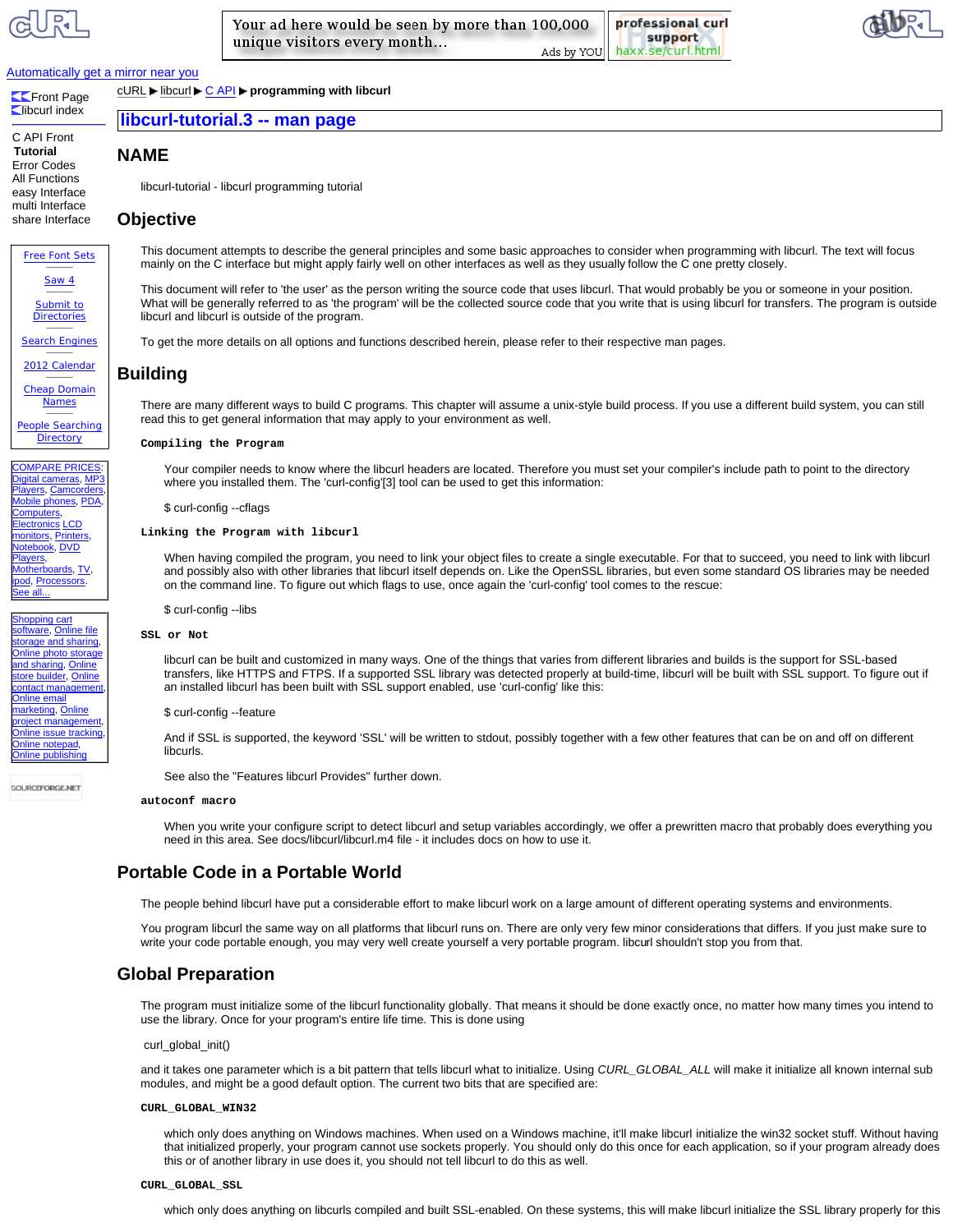application. This is only needed to do once for each application so if your program or another library already does this, this bit should not be needed.

libcurl has a default protection mechanism that detects if curl\_global\_init(3) hasn't been called by the time curl\_easy\_perform(3) is called and if that is the case, libcurl runs the function itself with a guessed bit pattern. Please note that depending solely on this is not considered nice nor very good.

When the program no longer uses libcurl, it should call curl\_global\_cleanup(3), which is the opposite of the init call. It will then do the reversed operations to cleanup the resources the curl\_global\_init(3) call initialized.

Repeated calls to curl\_global\_init(3) and curl\_global\_cleanup(3) should be avoided. They should only be called once each.

# **Features libcurl Provides**

It is considered best-practice to determine libcurl features at run-time rather than at build-time (if possible of course). By calling curl\_version\_info(3) and checking out the details of the returned struct, your program can figure out exactly what the currently running libcurl supports.

# **Handle the Easy libcurl**

libcurl first introduced the so called easy interface. All operations in the easy interface are prefixed with 'curl\_easy'.

Recent libcurl versions also offer the multi interface. More about that interface, what it is targeted for and how to use it is detailed in a separate chapter further down. You still need to understand the easy interface first, so please continue reading for better understanding.

To use the easy interface, you must first create yourself an easy handle. You need one handle for each easy session you want to perform. Basically, you should use one handle for every thread you plan to use for transferring. You must never share the same handle in multiple threads.

Get an easy handle with

easyhandle =  $curl$  easy  $init()$ ;

It returns an easy handle. Using that you proceed to the next step: setting up your preferred actions. A handle is just a logic entity for the upcoming transfer or series of transfers.

You set properties and options for this handle using curl\_easy\_setopt(3). They control how the subsequent transfer or transfers will be made. Options remain set in the handle until set again to something different. Alas, multiple requests using the same handle will use the same options.

Many of the options you set in libcurl are "strings", pointers to data terminated with a zero byte. Keep in mind that when you set strings with curl\_easy\_setopt(3), libcurl will not copy the data. It will merely point to the data. You MUST make sure that the data remains available for libcurl to use until finished or until you use the same option again to point to something else.

One of the most basic properties to set in the handle is the URL. You set your preferred URL to transfer with CURLOPT\_URL in a manner similar to:

curl\_easy\_setopt(handle, CURLOPT\_URL, "http://domain.com/");

Let's assume for a while that you want to receive data as the URL identifies a remote resource you want to get here. Since you write a sort of application that needs this transfer, I assume that you would like to get the data passed to you directly instead of simply getting it passed to stdout. So, you write your own function that matches this prototype:

size\_t write\_data(void \*buffer, size\_t size, size\_t nmemb, void \*userp);

You tell libcurl to pass all data to this function by issuing a function similar to this:

curl\_easy\_setopt(easyhandle, CURLOPT\_WRITEFUNCTION, write\_data);

You can control what data your function get in the forth argument by setting another property:

curl\_easy\_setopt(easyhandle, CURLOPT\_WRITEDATA, &internal\_struct);

Using that property, you can easily pass local data between your application and the function that gets invoked by libcurl. libcurl itself won't touch the data you pass with *CURLOPT\_WRITEDATA*.

libcurl offers its own default internal callback that'll take care of the data if you don't set the callback with *CURLOPT\_WRITEFUNCTION*. It will then simply output the received data to stdout. You can have the default callback write the data to a different file handle by passing a 'FILE \*' to a file opened for writing with the *CURLOPT\_WRITEDATA* option.

Now, we need to take a step back and have a deep breath. Here's one of those rare platform-dependent nitpicks. Did you spot it? On some platforms[2], libcurl won't be able to operate on files opened by the program. Thus, if you use the default callback and pass in an open file with *CURLOPT\_WRITEDATA*, it will crash. You should therefore avoid this to make your program run fine virtually everywhere.

(*CURLOPT\_WRITEDATA* was formerly known as *CURLOPT\_FILE*. Both names still work and do the same thing).

If you're using libcurl as a win32 DLL, you MUST use the *CURLOPT\_WRITEFUNCTION* if you set *CURLOPT\_WRITEDATA* - or you will experience crashes.

There are of course many more options you can set, and we'll get back to a few of them later. Let's instead continue to the actual transfer:

success = curl\_easy\_perform(easyhandle);

curl\_easy\_perform(3) will connect to the remote site, do the necessary commands and receive the transfer. Whenever it receives data, it calls the callback function we previously set. The function may get one byte at a time, or it may get many kilobytes at once. libcurl delivers as much as possible as often as possible. Your callback function should return the number of bytes it "took care of". If that is not the exact same amount of bytes that was passed to it, libcurl will abort the operation and return with an error code.

When the transfer is complete, the function returns a return code that informs you if it succeeded in its mission or not. If a return code isn't enough for you, you can use the CURLOPT\_ERRORBUFFER to point libcurl to a buffer of yours where it'll store a human readable error message as well.

If you then want to transfer another file, the handle is ready to be used again. Mind you, it is even preferred that you re-use an existing handle if you intend to make another transfer. libcurl will then attempt to re-use the previous connection.

# **Multi-threading Issues**

The first basic rule is that you must **never** share a libcurl handle (be it easy or multi or whatever) between multiple threads. Only use one handle in one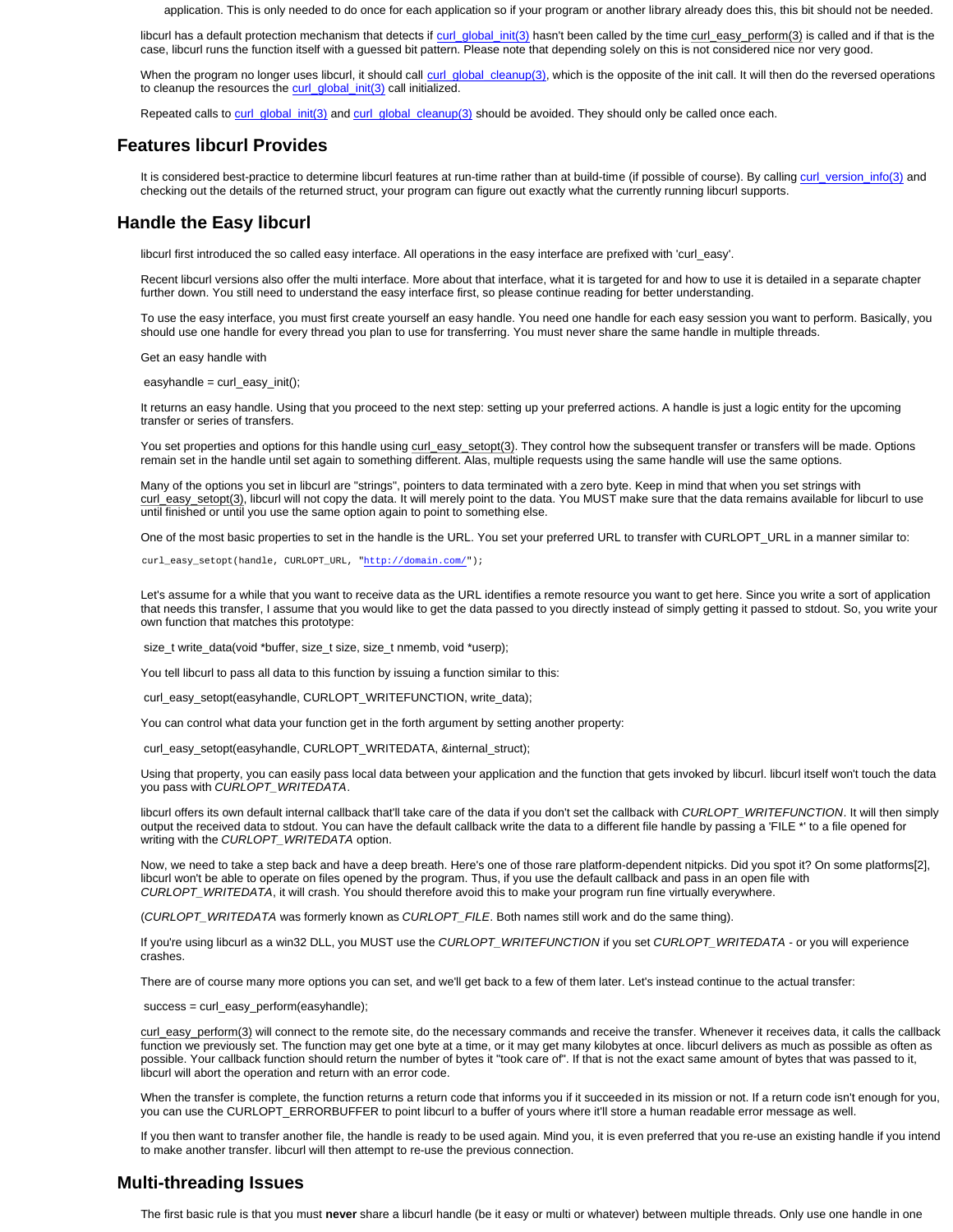thread at a time.

libcurl is completely thread safe, except for two issues: signals and SSL/TLS handlers. Signals are used timeouting name resolves (during DNS lookup) when built without c-ares support and not on Windows..

If you are accessing HTTPS or FTPS URLs in a multi-threaded manner, you are then of course using the underlying SSL library multi-threaded and those libs might have their own requirements on this issue. Basically, you need to provide one or two functions to allow it to function properly. For all details, see this:

**OpenSSL** 

http://www.openssl.org/docs/crypto/threads.html#DESCRIPTION

**GnuTLS** 

http://www.gnu.org/software/gnutls/manual/html\_node/Multi\_002dthreaded-applications.html

NSS

is claimed to be thread-safe already without anything required

yassl

Required actions unknown

When using multiple threads you should set the CURLOPT\_NOSIGNAL option to TRUE for all handles. Everything will or might work fine except that timeouts are not honored during the DNS lookup - which you can work around by building libcurl with c-ares support. c-ares is a library that provides asynchronous name resolves. Unfortunately, c-ares does not yet fully support IPv6. On some platforms, libcurl simply will not function properly multi-threaded unless this option is set.

Also, note that CURLOPT\_DNS\_USE\_GLOBAL\_CACHE is not thread-safe.

## **When It Doesn't Work**

There will always be times when the transfer fails for some reason. You might have set the wrong libcurl option or misunderstood what the libcurl option actually does, or the remote server might return non-standard replies that confuse the library which then confuses your program.

There's one golden rule when these things occur: set the CURLOPT\_VERBOSE option to TRUE. It'll cause the library to spew out the entire protocol details it sends, some internal info and some received protocol data as well (especially when using FTP). If you're using HTTP, adding the headers in the received output to study is also a clever way to get a better understanding why the server behaves the way it does. Include headers in the normal body output with CURLOPT\_HEADER set TRUE.

Of course there are bugs left. We need to get to know about them to be able to fix them, so we're quite dependent on your bug reports! When you do report suspected bugs in libcurl, please include as much details you possibly can: a protocol dump that CURLOPT\_VERBOSE produces, library version, as much as possible of your code that uses libcurl, operating system name and version, compiler name and version etc.

If CURLOPT\_VERBOSE is not enough, you increase the level of debug data your application receive by using the CURLOPT\_DEBUGFUNCTION.

Getting some in-depth knowledge about the protocols involved is never wrong, and if you're trying to do funny things, you might very well understand libcurl and how to use it better if you study the appropriate RFC documents at least briefly.

# **Upload Data to a Remote Site**

libcurl tries to keep a protocol independent approach to most transfers, thus uploading to a remote FTP site is very similar to uploading data to a HTTP server with a PUT request.

Of course, first you either create an easy handle or you re-use one existing one. Then you set the URL to operate on just like before. This is the remote URL, that we now will upload.

Since we write an application, we most likely want libcurl to get the upload data by asking us for it. To make it do that, we set the read callback and the custom pointer libcurl will pass to our read callback. The read callback should have a prototype similar to:

size\_t function(char \*bufptr, size\_t size, size\_t nitems, void \*userp);

Where bufptr is the pointer to a buffer we fill in with data to upload and size\*nitems is the size of the buffer and therefore also the maximum amount of data we can return to libcurl in this call. The 'userp' pointer is the custom pointer we set to point to a struct of ours to pass private data between the application and the callback.

curl\_easy\_setopt(easyhandle, CURLOPT\_READFUNCTION, read\_function);

curl\_easy\_setopt(easyhandle, CURLOPT\_INFILE, &filedata);

Tell libcurl that we want to upload:

curl\_easy\_setopt(easyhandle, CURLOPT\_UPLOAD, TRUE);

A few protocols won't behave properly when uploads are done without any prior knowledge of the expected file size. So, set the upload file size using the CURLOPT\_INFILESIZE\_LARGE for all known file sizes like this[1]:

/\* in this example, file\_size must be an off\_t variable \*/ curl\_easy\_setopt(easyhandle, CURLOPT\_INFILESIZE\_LARGE, file\_size);

When you call curl\_easy\_perform(3) this time, it'll perform all the necessary operations and when it has invoked the upload it'll call your supplied callback to get the data to upload. The program should return as much data as possible in every invoke, as that is likely to make the upload perform as fast as possible. The callback should return the number of bytes it wrote in the buffer. Returning 0 will signal the end of the upload.

## **Passwords**

Many protocols use or even require that user name and password are provided to be able to download or upload the data of your choice. libcurl offers several ways to specify them.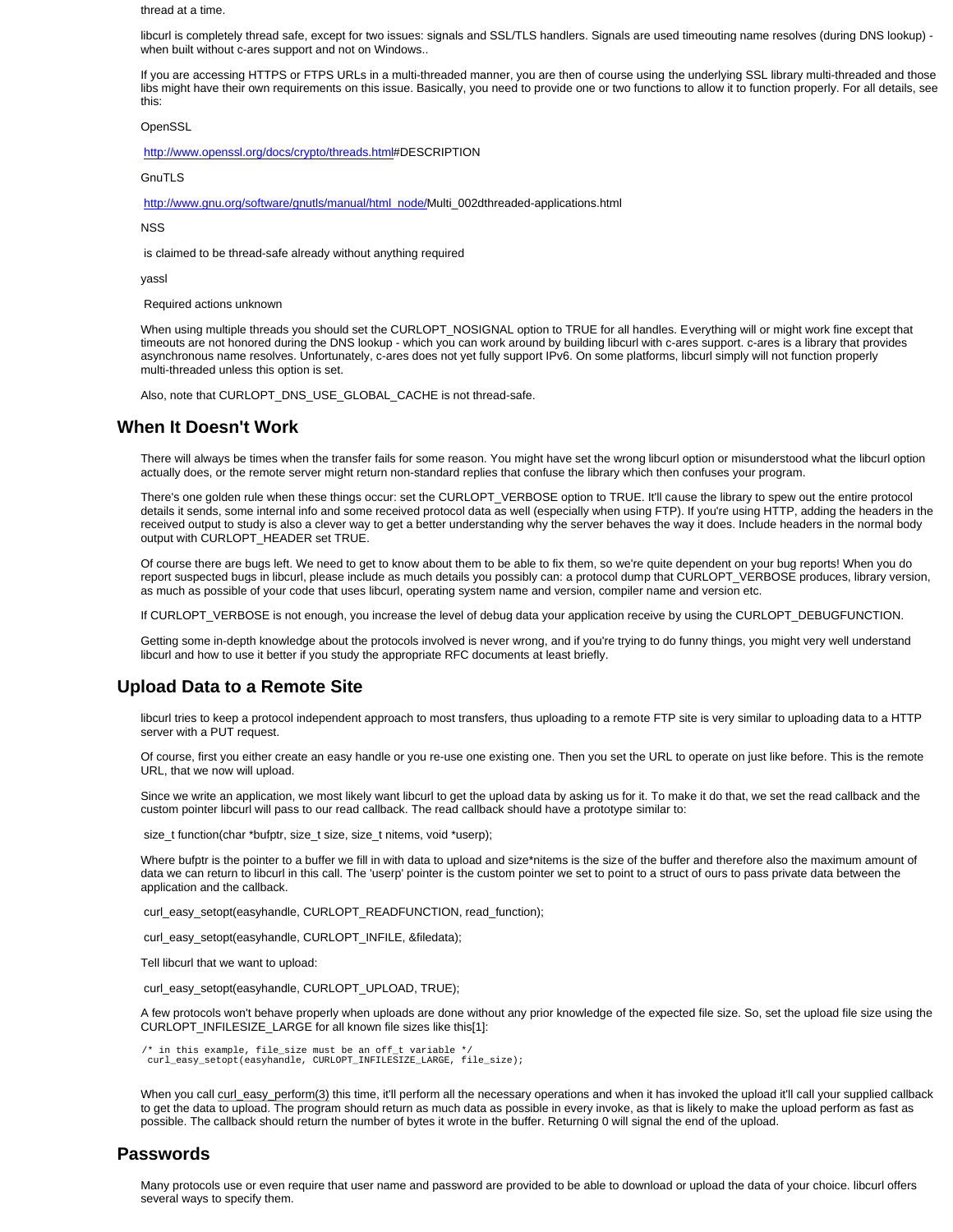Most protocols support that you specify the name and password in the URL itself. libcurl will detect this and use them accordingly. This is written like this:

protocol://user:password@example.com/path/

If you need any odd letters in your user name or password, you should enter them URL encoded, as %XX where XX is a two-digit hexadecimal number.

libcurl also provides options to set various passwords. The user name and password as shown embedded in the URL can instead get set with the CURLOPT\_USERPWD option. The argument passed to libcurl should be a char \* to a string in the format "user:password:". In a manner like this:

curl\_easy\_setopt(easyhandle, CURLOPT\_USERPWD, "myname:thesecret");

Another case where name and password might be needed at times, is for those users who need to authenticate themselves to a proxy they use. libcurl offers another option for this, the CURLOPT\_PROXYUSERPWD. It is used quite similar to the CURLOPT\_USERPWD option like this:

curl\_easy\_setopt(easyhandle, CURLOPT\_PROXYUSERPWD, "myname:thesecret");

There's a long time unix "standard" way of storing ftp user names and passwords, namely in the \$HOME/.netrc file. The file should be made private so that only the user may read it (see also the "Security Considerations" chapter), as it might contain the password in plain text. libcurl has the ability to use this file to figure out what set of user name and password to use for a particular host. As an extension to the normal functionality, libcurl also supports this file for non-FTP protocols such as HTTP. To make curl use this file, use the CURLOPT\_NETRC option:

curl\_easy\_setopt(easyhandle, CURLOPT\_NETRC, TRUE);

And a very basic example of how such a .netrc file may look like:

 machine myhost.mydomain.com login userlogin password secretword

All these examples have been cases where the password has been optional, or at least you could leave it out and have libcurl attempt to do its job without it. There are times when the password isn't optional, like when you're using an SSL private key for secure transfers.

To pass the known private key password to libcurl:

curl\_easy\_setopt(easyhandle, CURLOPT\_KEYPASSWD, "keypassword");

# **HTTP Authentication**

The previous chapter showed how to set user name and password for getting URLs that require authentication. When using the HTTP protocol, there are many different ways a client can provide those credentials to the server and you can control what way libcurl will (attempt to) use. The default HTTP authentication method is called 'Basic', which is sending the name and password in clear-text in the HTTP request, base64-encoded. This is insecure.

At the time of this writing libcurl can be built to use: Basic, Digest, NTLM, Negotiate, GSS-Negotiate and SPNEGO. You can tell libcurl which one to use with CURLOPT\_HTTPAUTH as in:

curl\_easy\_setopt(easyhandle, CURLOPT\_HTTPAUTH, CURLAUTH\_DIGEST);

And when you send authentication to a proxy, you can also set authentication type the same way but instead with CURLOPT\_PROXYAUTH:

curl\_easy\_setopt(easyhandle, CURLOPT\_PROXYAUTH, CURLAUTH\_NTLM);

Both these options allow you to set multiple types (by ORing them together), to make libcurl pick the most secure one out of the types the server/proxy claims to support. This method does however add a round-trip since libcurl must first ask the server what it supports:

curl\_easy\_setopt(easyhandle, CURLOPT\_HTTPAUTH, CURLAUTH\_DIGEST|CURLAUTH\_BASIC);

For convenience, you can use the 'CURLAUTH\_ANY' define (instead of a list with specific types) which allows libcurl to use whatever method it wants.

When asking for multiple types, libcurl will pick the available one it considers "best" in its own internal order of preference.

# **HTTP POSTing**

We get many questions regarding how to issue HTTP POSTs with libcurl the proper way. This chapter will thus include examples using both different versions of HTTP POST that libcurl supports.

The first version is the simple POST, the most common version, that most HTML pages using the <form> tag uses. We provide a pointer to the data and tell libcurl to post it all to the remote site:

```
char *data="name=daniel&project=curl";<br>curl_easy_setopt(easyhandle, CURLOPT_POSTFIELDS, data);<br>curl_easy_setopt(easyhandle, CURLOPT_URL, "http://posthere.com/");
```
curl\_easy\_perform(easyhandle); /\* post away! \*/

Simple enough, huh? Since you set the POST options with the CURLOPT\_POSTFIELDS, this automatically switches the handle to use POST in the upcoming request.

Ok, so what if you want to post binary data that also requires you to set the Content-Type: header of the post? Well, binary posts prevents libcurl from being able to do strlen() on the data to figure out the size, so therefore we must tell libcurl the size of the post data. Setting headers in libcurl requests are done in a generic way, by building a list of our own headers and then passing that list to libcurl.

```
 struct curl_slist *headers=NULL;
headers = curl_slist_append(headers, "Content-Type: text/xml");
```

```
 /* post binary data */
curl_easy_setopt(easyhandle, CURLOPT_POSTFIELDS, binaryptr);
```
 $\prime^*$  set the size of the postfields data \*/ curl\_easy\_setopt(easyhandle, CURLOPT\_POSTFIELDSIZE, 23);

/\* pass our list of custom made headers \*/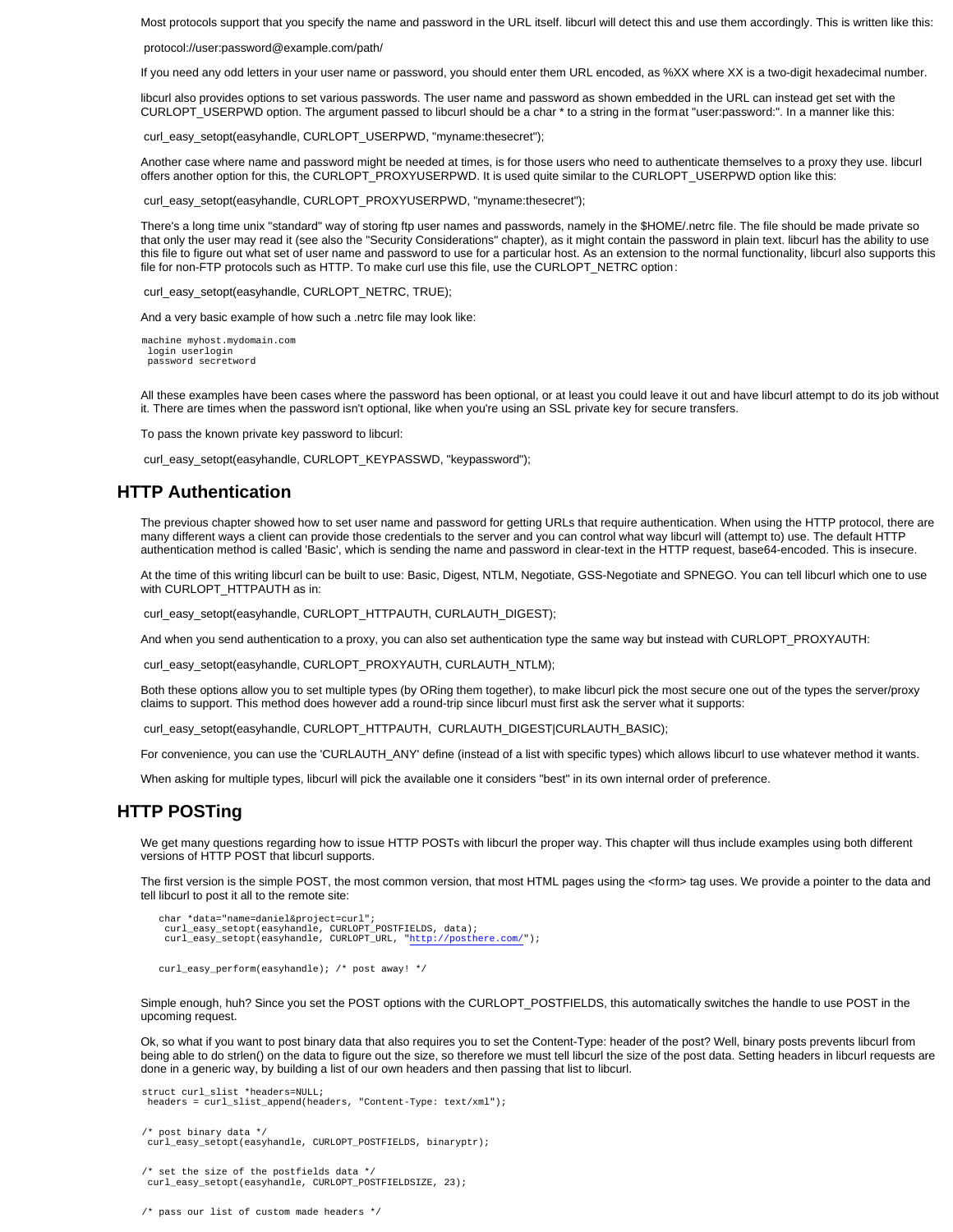curl\_easy\_setopt(easyhandle, CURLOPT\_HTTPHEADER, headers);

curl\_easy\_perform(easyhandle); /\* post away! \*/

curl\_slist\_free\_all(headers); /\* free the header list \*/

While the simple examples above cover the majority of all cases where HTTP POST operations are required, they don't do multi-part formposts. Multi-part formposts were introduced as a better way to post (possibly large) binary data and was first documented in the RFC1867. They're called multi-part because they're built by a chain of parts, each being a single unit. Each part has its own name and contents. You can in fact create and post a multi-part formpost with the regular libcurl POST support described above, but that would require that you build a formpost yourself and provide to libcurl. To make that easier, libcurl provides curl\_formadd(3). Using this function, you add parts to the form. When you're done adding parts, you post the whole form.

The following example sets two simple text parts with plain textual contents, and then a file with binary contents and upload the whole thing.

```
 struct curl_httppost *post=NULL;
struct curl_httppost *last=NULL;
curl_formadd(&post, &last,
CURLFORM_COPYNAME, "name",
CURLFORM_COPYCONTENTS, "daniel", CURLFORM_END);
 curl_formadd(&post, &last,<br>CURLFORM_COPYNAME, "project"
CURLFORM_COPYNAME, "project",
CURLFORM_COPYCONTENTS, "curl", CURLFORM_END);
curl_formadd(&post, &last,
                   CURLFORM_COPYNAME, "logotype-image",
                   CURLFORM_FILECONTENT, "curl.png", CURLFORM_END);
 /* Set the form info */
  curl_easy_setopt(easyhandle, CURLOPT_HTTPPOST, post);
curl_easy_perform(easyhandle); /* post away! */
```
 /\* free the post data again \*/ curl\_formfree(post);

Multipart formposts are chains of parts using MIME-style separators and headers. It means that each one of these separate parts get a few headers set that describe the individual content-type, size etc. To enable your application to handicraft this formpost even more, libcurl allows you to supply your own set of custom headers to such an individual form part. You can of course supply headers to as many parts you like, but this little example will show how you set headers to one specific part when you add that to the post handle:

```
struct curl slist *headers=NULL;
 headers = curl_slist_append(headers, "Content-Type: text/xml");
```

```
 curl_formadd(&post, &last,
               CURLFORM_COPYNAME, "logotype-image",
              CURLFORM_FILECONTENT, "curl.xml",
               CURLFORM_CONTENTHEADER, headers,
               CURLFORM_END);
```
curl\_easy\_perform(easyhandle); /\* post away! \*/

```
 curl_formfree(post); /* free post */
curl_slist_free_all(post); /* free custom header list */
```
Since all options on an easyhandle are "sticky", they remain the same until changed even if you do call curl\_easy\_perform(3), you may need to tell curl to go back to a plain GET request if you intend to do such a one as your next request. You force an easyhandle to back to GET by using the CURLOPT\_HTTPGET option:

curl\_easy\_setopt(easyhandle, CURLOPT\_HTTPGET, TRUE);

Just setting CURLOPT\_POSTFIELDS to "" or NULL will \*not\* stop libcurl from doing a POST. It will just make it POST without any data to send!

## **Showing Progress**

For historical and traditional reasons, libcurl has a built-in progress meter that can be switched on and then makes it presents a progress meter in your terminal.

Switch on the progress meter by, oddly enough, set CURLOPT\_NOPROGRESS to FALSE. This option is set to TRUE by default.

For most applications however, the built-in progress meter is useless and what instead is interesting is the ability to specify a progress callback. The function pointer you pass to libcurl will then be called on irregular intervals with information about the current transfer.

Set the progress callback by using CURLOPT\_PROGRESSFUNCTION. And pass a pointer to a function that matches this prototype:

int progress\_callback(void \*clientp,

|               | double dltotal. |
|---------------|-----------------|
| double dlnow. |                 |
|               | double ultotal. |
|               | double ulnow);  |
|               |                 |

If any of the input arguments is unknown, a 0 will be passed. The first argument, the 'clientp' is the pointer you pass to libcurl with CURLOPT\_PROGRESSDATA. libcurl won't touch it.

## **libcurl with C++**

There's basically only one thing to keep in mind when using C++ instead of C when interfacing libcurl:

The callbacks CANNOT be non-static class member functions

Example C++ code:

```
class AClass {
     static size_t write_data(void *ptr, size_t size, size_t nmemb,
                              void *ourpointer)
```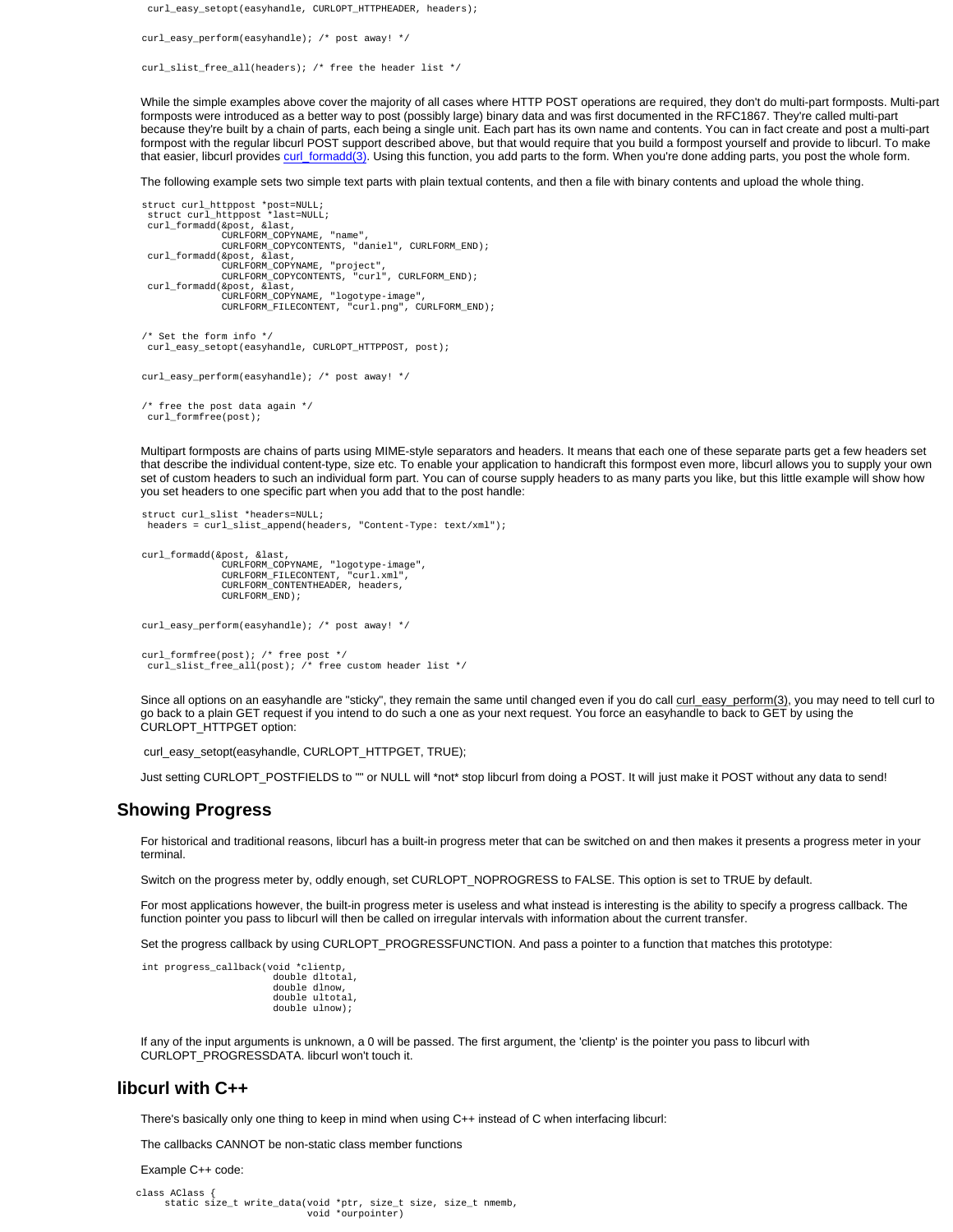```
\left\{ \begin{array}{ccc} \end{array} \right\}\prime^{\star} do what you want with the data */
         }
   }
```
# **Proxies**

What "proxy" means according to Merriam-Webster: "a person authorized to act for another" but also "the agency, function, or office of a deputy who acts as a substitute for another".

Proxies are exceedingly common these days. Companies often only offer Internet access to employees through their proxies. Network clients or user-agents ask the proxy for documents, the proxy does the actual request and then it returns them.

libcurl supports SOCKS and HTTP proxies. When a given URL is wanted, libcurl will ask the proxy for it instead of trying to connect to the actual host identified in the URL.

If you're using a SOCKS proxy, you may find that libcurl doesn't quite support all operations through it.

For HTTP proxies: the fact that the proxy is a HTTP proxy puts certain restrictions on what can actually happen. A requested URL that might not be a HTTP URL will be still be passed to the HTTP proxy to deliver back to libcurl. This happens transparently, and an application may not need to know. I say "may", because at times it is very important to understand that all operations over a HTTP proxy is using the HTTP protocol. For example, you can't invoke your own custom FTP commands or even proper FTP directory listings.

#### **Proxy Options**

To tell libcurl to use a proxy at a given port number:

curl\_easy\_setopt(easyhandle, CURLOPT\_PROXY, "proxy-host.com:8080");

Some proxies require user authentication before allowing a request, and you pass that information similar to this:

curl\_easy\_setopt(easyhandle, CURLOPT\_PROXYUSERPWD, "user:password");

If you want to, you can specify the host name only in the CURLOPT\_PROXY option, and set the port number separately with CURLOPT\_PROXYPORT.

Tell libcurl what kind of proxy it is with CURLOPT\_PROXYTYPE (if not, it will default to assume a HTTP proxy):

curl\_easy\_setopt(easyhandle, CURLOPT\_PROXYTYPE, CURLPROXY\_SOCKS4);

## **Environment Variables**

libcurl automatically checks and uses a set of environment variables to know what proxies to use for certain protocols. The names of the variables are following an ancient de facto standard and are built up as "[protocol]\_proxy" (note the lower casing). Which makes the variable 'http\_proxy' checked for a name of a proxy to use when the input URL is HTTP. Following the same rule, the variable named 'ftp\_proxy' is checked for FTP URLs. Again, the proxies are always HTTP proxies, the different names of the variables simply allows different HTTP proxies to be used.

The proxy environment variable contents should be in the format "[protocol://][user:password@]machine[:port]". Where the protocol:// part is simply ignored if present (so http://proxy and bluerk://proxy will do the same) and the optional port number specifies on which port the proxy operates on the host. If not specified, the internal default port number will be used and that is most likely \*not\* the one you would like it to be.

There are two special environment variables. 'all\_proxy' is what sets proxy for any URL in case the protocol specific variable wasn't set, and 'no\_proxy' defines a list of hosts that should not use a proxy even though a variable may say so. If 'no\_proxy' is a plain asterisk ("\*") it matches all hosts.

To explicitly disable libcurl's checking for and using the proxy environment variables, set the proxy name to "" - an empty string - with CURLOPT\_PROXY.

## **SSL and Proxies**

SSL is for secure point-to-point connections. This involves strong encryption and similar things, which effectively makes it impossible for a proxy to operate as a "man in between" which the proxy's task is, as previously discussed. Instead, the only way to have SSL work over a HTTP proxy is to ask the proxy to tunnel trough everything without being able to check or fiddle with the traffic.

Opening an SSL connection over a HTTP proxy is therefor a matter of asking the proxy for a straight connection to the target host on a specified port. This is made with the HTTP request CONNECT. ("please mr proxy, connect me to that remote host").

Because of the nature of this operation, where the proxy has no idea what kind of data that is passed in and out through this tunnel, this breaks some of the very few advantages that come from using a proxy, such as caching. Many organizations prevent this kind of tunneling to other destination port numbers than 443 (which is the default HTTPS port number).

#### **Tunneling Through Proxy**

As explained above, tunneling is required for SSL to work and often even restricted to the operation intended for SSL; HTTPS.

This is however not the only time proxy-tunneling might offer benefits to you or your application.

As tunneling opens a direct connection from your application to the remote machine, it suddenly also re-introduces the ability to do non-HTTP operations over a HTTP proxy. You can in fact use things such as FTP upload or FTP custom commands this way.

Again, this is often prevented by the administrators of proxies and is rarely allowed.

Tell libcurl to use proxy tunneling like this:

curl\_easy\_setopt(easyhandle, CURLOPT\_HTTPPROXYTUNNEL, TRUE);

In fact, there might even be times when you want to do plain HTTP operations using a tunnel like this, as it then enables you to operate on the remote server instead of asking the proxy to do so. libcurl will not stand in the way for such innovative actions either!

#### **Proxy Auto-Config**

Netscape first came up with this. It is basically a web page (usually using a .pac extension) with a javascript that when executed by the browser with the requested URL as input, returns information to the browser on how to connect to the URL. The returned information might be "DIRECT" (which means no proxy should be used), "PROXY host:port" (to tell the browser where the proxy for this particular URL is) or "SOCKS host:port" (to direct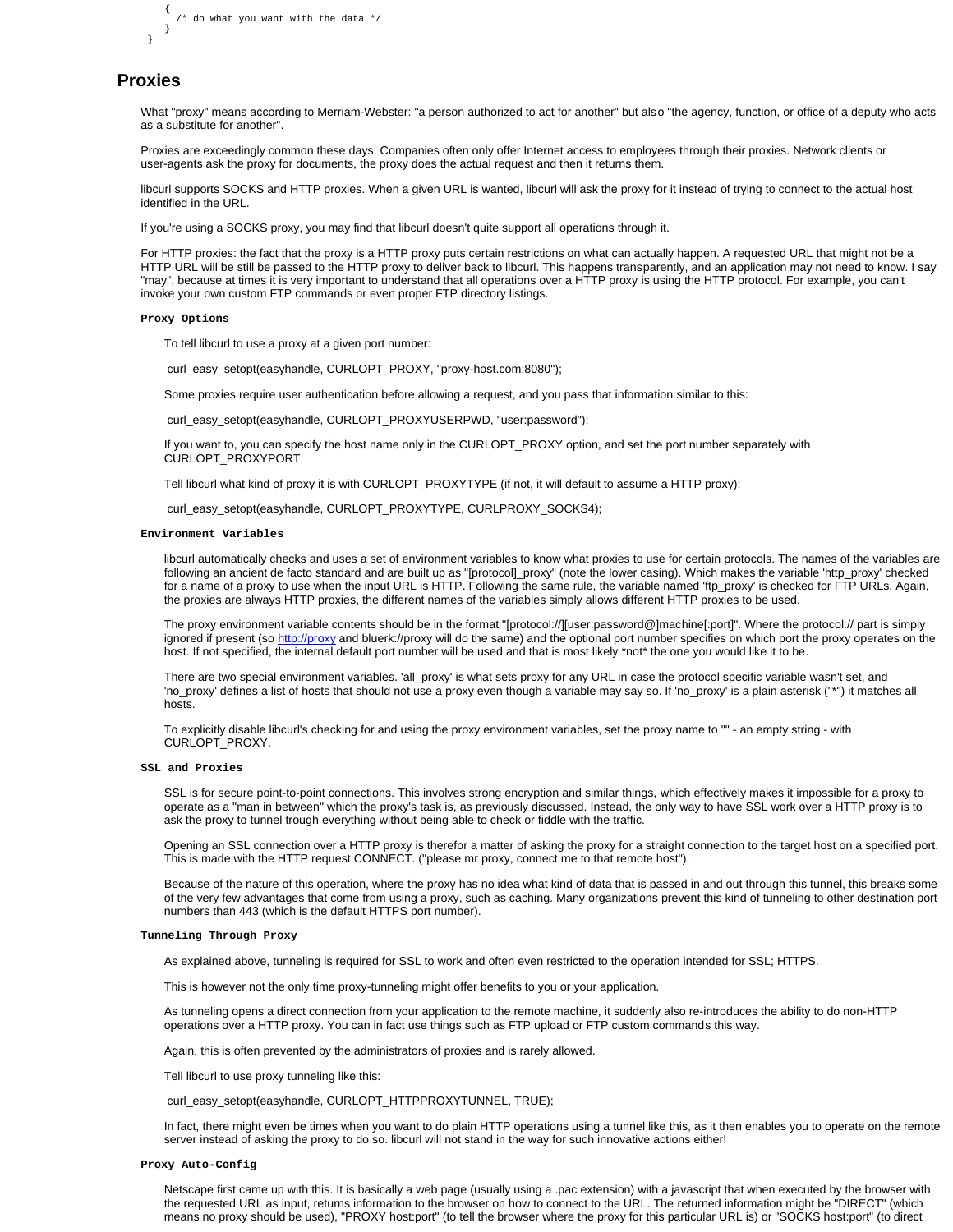the browser to a SOCKS proxy).

libcurl has no means to interpret or evaluate javascript and thus it doesn't support this. If you get yourself in a position where you face this nasty invention, the following advice have been mentioned and used in the past:

- Depending on the javascript complexity, write up a script that translates it to another language and execute that.
- Read the javascript code and rewrite the same logic in another language.
- Implement a javascript interpreted, people have successfully used the Mozilla javascript engine in the past.
- Ask your admins to stop this, for a static proxy setup or similar.

## **Persistence Is The Way to Happiness**

Re-cycling the same easy handle several times when doing multiple requests is the way to go.

After each single curl\_easy\_perform(3) operation, libcurl will keep the connection alive and open. A subsequent request using the same easy handle to the same host might just be able to use the already open connection! This reduces network impact a lot.

Even if the connection is dropped, all connections involving SSL to the same host again, will benefit from libcurl's session ID cache that drastically reduces re-connection time.

FTP connections that are kept alive saves a lot of time, as the command- response round-trips are skipped, and also you don't risk getting blocked without permission to login again like on many FTP servers only allowing N persons to be logged in at the same time.

libcurl caches DNS name resolving results, to make lookups of a previously looked up name a lot faster.

Other interesting details that improve performance for subsequent requests may also be added in the future.

Each easy handle will attempt to keep the last few connections alive for a while in case they are to be used again. You can set the size of this "cache" with the CURLOPT\_MAXCONNECTS option. Default is 5. It is very seldom any point in changing this value, and if you think of changing this it is often just a matter of thinking again.

To force your upcoming request to not use an already existing connection (it will even close one first if there happens to be one alive to the same host you're about to operate on), you can do that by setting CURLOPT\_FRESH\_CONNECT to TRUE. In a similar spirit, you can also forbid the upcoming request to be "lying" around and possibly get re-used after the request by setting CURLOPT\_FORBID\_REUSE to TRUE.

# **HTTP Headers Used by libcurl**

When you use libcurl to do HTTP requests, it'll pass along a series of headers automatically. It might be good for you to know and understand these ones. You can replace or remove them by using the CURLOPT\_HTTPHEADER option.

## **Host**

This header is required by HTTP 1.1 and even many 1.0 servers and should be the name of the server we want to talk to. This includes the port number if anything but default.

#### **Pragma**

"no-cache". Tells a possible proxy to not grab a copy from the cache but to fetch a fresh one.

## **Accept**

"\*/\*".

## **Expect**

When doing POST requests, libcurl sets this header to "100-continue" to ask the server for an "OK" message before it proceeds with sending the data part of the post. If the POSTed data amount is deemed "small", libcurl will not use this header.

# **Customizing Operations**

There is an ongoing development today where more and more protocols are built upon HTTP for transport. This has obvious benefits as HTTP is a tested and reliable protocol that is widely deployed and have excellent proxy-support.

When you use one of these protocols, and even when doing other kinds of programming you may need to change the traditional HTTP (or FTP or...) manners. You may need to change words, headers or various data.

libcurl is your friend here too.

## **CUSTOMREQUEST**

If just changing the actual HTTP request keyword is what you want, like when GET, HEAD or POST is not good enough for you, CURLOPT\_CUSTOMREQUEST is there for you. It is very simple to use:

curl\_easy\_setopt(easyhandle, CURLOPT\_CUSTOMREQUEST, "MYOWNRUQUEST");

When using the custom request, you change the request keyword of the actual request you are performing. Thus, by default you make GET request but you can also make a POST operation (as described before) and then replace the POST keyword if you want to. You're the boss.

## **Modify Headers**

HTTP-like protocols pass a series of headers to the server when doing the request, and you're free to pass any amount of extra headers that you think fit. Adding headers are this easy:

struct curl\_slist \*headers=NULL; /\* init to NULL is important \*/

headers = curl\_slist\_append(headers, "Hey-server-hey: how are you?"); headers = curl\_slist\_append(headers, "X-silly-content: yes");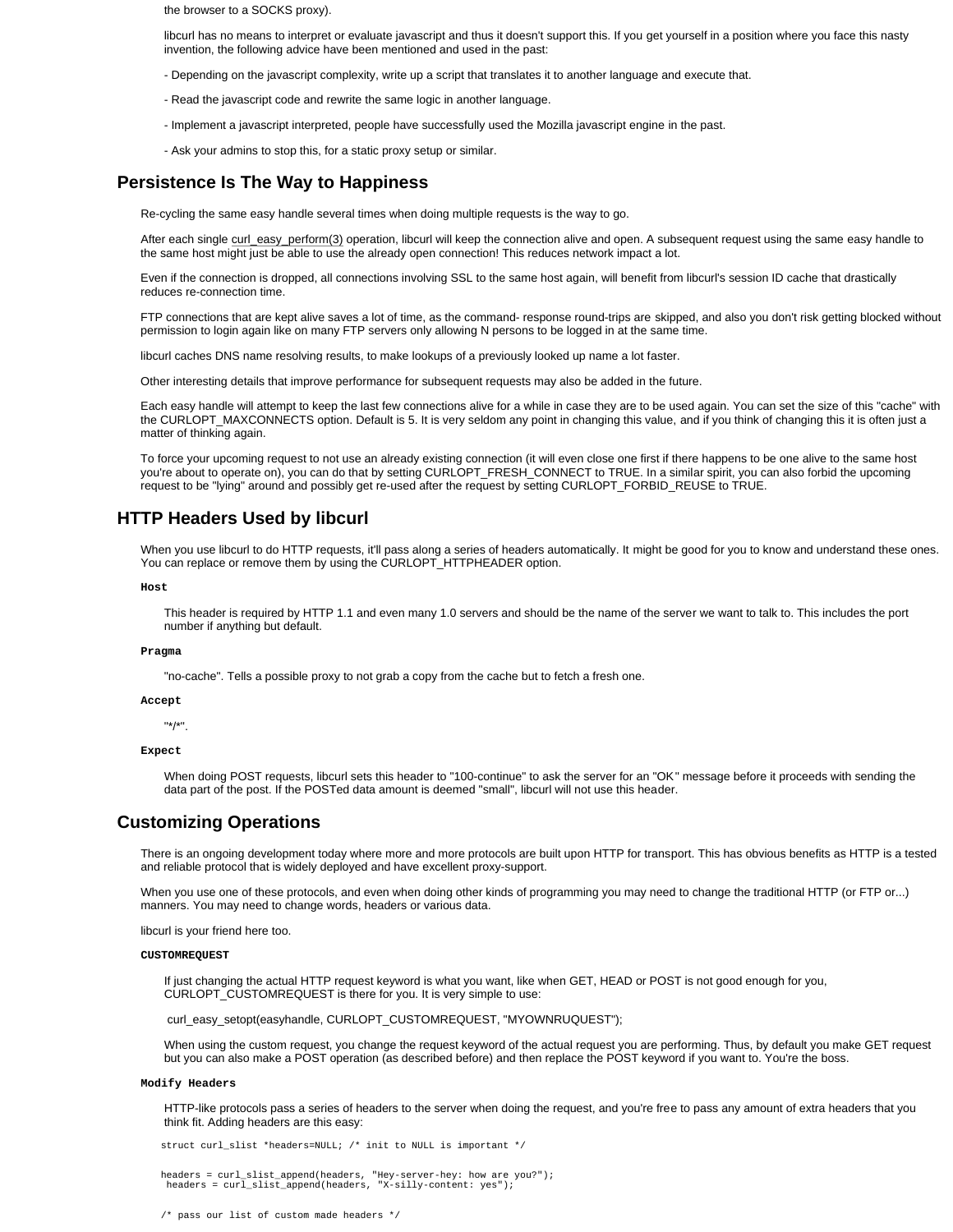curl\_easy\_setopt(easyhandle, CURLOPT\_HTTPHEADER, headers);

curl\_easy\_perform(easyhandle); /\* transfer http \*/

curl\_slist\_free\_all(headers); /\* free the header list \*/

... and if you think some of the internally generated headers, such as Accept: or Host: don't contain the data you want them to contain, you can replace them by simply setting them too:

headers = curl\_slist\_append(headers, "Accept: Agent-007"); headers = curl\_slist\_append(headers, "Host: munged.host.line");

#### **Delete Headers**

If you replace an existing header with one with no contents, you will prevent the header from being sent. Like if you want to completely prevent the "Accept:" header to be sent, you can disable it with code similar to this:

headers = curl\_slist\_append(headers, "Accept:");

Both replacing and canceling internal headers should be done with careful consideration and you should be aware that you may violate the HTTP protocol when doing so.

#### **Enforcing chunked transfer-encoding**

By making sure a request uses the custom header "Transfer-Encoding: chunked" when doing a non-GET HTTP operation, libcurl will switch over to "chunked" upload, even though the size of the data to upload might be known. By default, libcurl usually switches over to chunked upload automatically if the upload data size is unknown.

## **HTTP Version**

All HTTP requests includes the version number to tell the server which version we support. libcurl speak HTTP 1.1 by default. Some very old servers don't like getting 1.1-requests and when dealing with stubborn old things like that, you can tell libcurl to use 1.0 instead by doing something like this:

curl\_easy\_setopt(easyhandle, CURLOPT\_HTTP\_VERSION, CURL\_HTTP\_VERSION\_1\_0);

## **FTP Custom Commands**

Not all protocols are HTTP-like, and thus the above may not help you when you want to make for example your FTP transfers to behave differently.

Sending custom commands to a FTP server means that you need to send the commands exactly as the FTP server expects them (RFC959 is a good guide here), and you can only use commands that work on the control-connection alone. All kinds of commands that requires data interchange and thus needs a data-connection must be left to libcurl's own judgment. Also be aware that libcurl will do its very best to change directory to the target directory before doing any transfer, so if you change directory (with CWD or similar) you might confuse libcurl and then it might not attempt to transfer the file in the correct remote directory.

A little example that deletes a given file before an operation:

headers = curl\_slist\_append(headers, "DELE file-to-remove");

/\* pass the list of custom commands to the handle \*/ curl\_easy\_setopt(easyhandle, CURLOPT\_QUOTE, headers);

curl\_easy\_perform(easyhandle); /\* transfer ftp data! \*/

```
 curl_slist_free_all(headers); /* free the header list */
```
If you would instead want this operation (or chain of operations) to happen \_after\_ the data transfer took place the option to curl\_easy\_setopt(3) would instead be called CURLOPT\_POSTQUOTE and used the exact same way.

The custom FTP command will be issued to the server in the same order they are added to the list, and if a command gets an error code returned back from the server, no more commands will be issued and libcurl will bail out with an error code (CURLE\_QUOTE\_ERROR). Note that if you use CURLOPT\_QUOTE to send commands before a transfer, no transfer will actually take place when a quote command has failed.

If you set the CURLOPT\_HEADER to true, you will tell libcurl to get information about the target file and output "headers" about it. The headers will be in "HTTP-style", looking like they do in HTTP.

The option to enable headers or to run custom FTP commands may be useful to combine with CURLOPT\_NOBODY. If this option is set, no actual file content transfer will be performed.

## **FTP Custom CUSTOMREQUEST**

If you do what list the contents of a FTP directory using your own defined FTP command, CURLOPT\_CUSTOMREQUEST will do just that. "NLST" is the default one for listing directories but you're free to pass in your idea of a good alternative.

# **Cookies Without Chocolate Chips**

In the HTTP sense, a cookie is a name with an associated value. A server sends the name and value to the client, and expects it to get sent back on every subsequent request to the server that matches the particular conditions set. The conditions include that the domain name and path match and that the cookie hasn't become too old.

In real-world cases, servers send new cookies to replace existing one to update them. Server use cookies to "track" users and to keep "sessions".

Cookies are sent from server to clients with the header Set-Cookie: and they're sent from clients to servers with the Cookie: header.

To just send whatever cookie you want to a server, you can use CURLOPT\_COOKIE to set a cookie string like this:

curl\_easy\_setopt(easyhandle, CURLOPT\_COOKIE, "name1=var1; name2=var2;");

In many cases, that is not enough. You might want to dynamically save whatever cookies the remote server passes to you, and make sure those cookies are then use accordingly on later requests.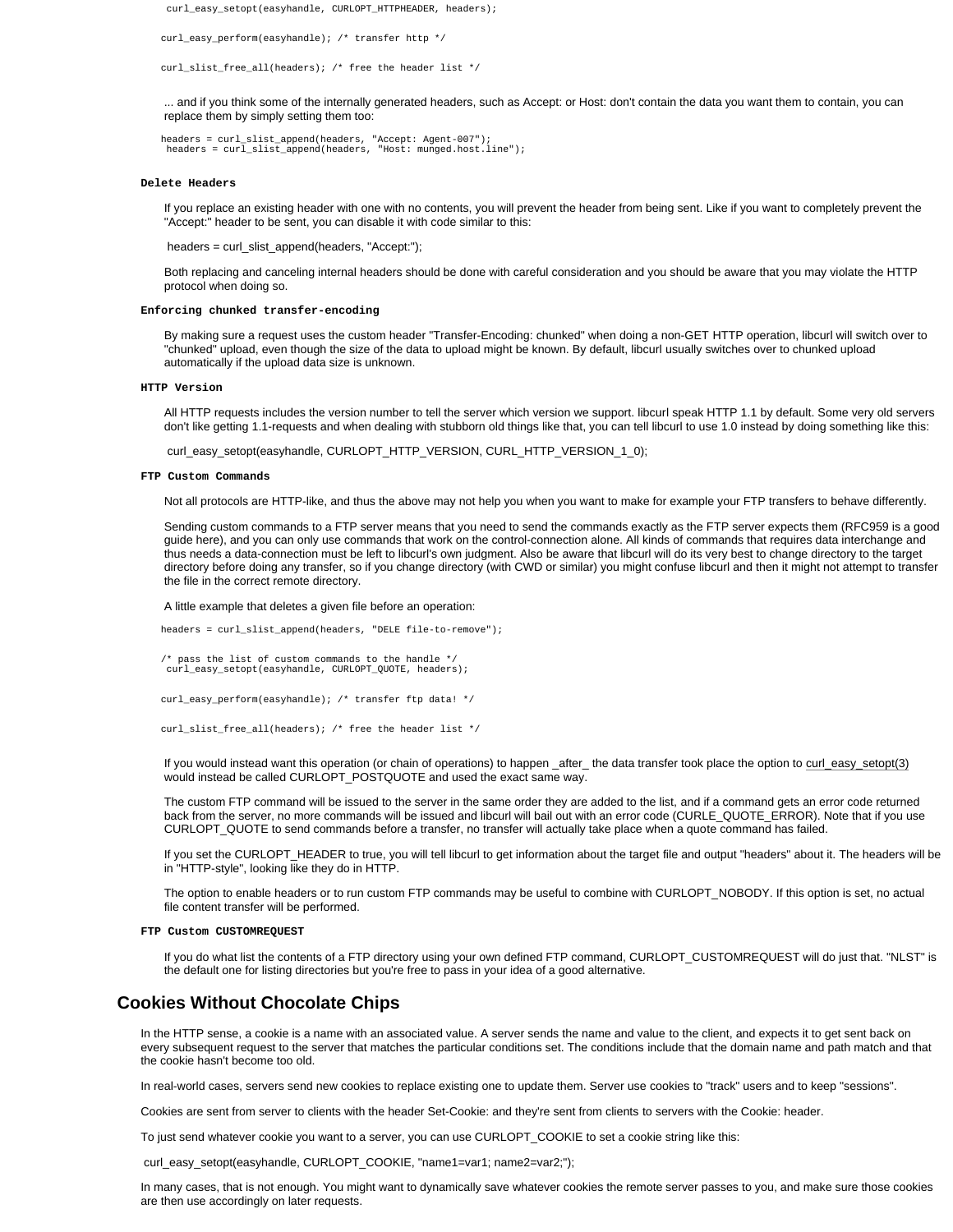One way to do this, is to save all headers you receive in a plain file and when you make a request, you tell libcurl to read the previous headers to figure out which cookies to use. Set header file to read cookies from with CURLOPT\_COOKIEFILE.

The CURLOPT\_COOKIEFILE option also automatically enables the cookie parser in libcurl. Until the cookie parser is enabled, libcurl will not parse or understand incoming cookies and they will just be ignored. However, when the parser is enabled the cookies will be understood and the cookies will be kept in memory and used properly in subsequent requests when the same handle is used. Many times this is enough, and you may not have to save the cookies to disk at all. Note that the file you specify to CURLOPT\_COOKIEFILE doesn't have to exist to enable the parser, so a common way to just enable the parser and not read able might be to use a file name you know doesn't exist.

If you rather use existing cookies that you've previously received with your Netscape or Mozilla browsers, you can make libcurl use that cookie file as input. The CURLOPT\_COOKIEFILE is used for that too, as libcurl will automatically find out what kind of file it is and act accordingly.

The perhaps most advanced cookie operation libcurl offers, is saving the entire internal cookie state back into a Netscape/Mozilla formatted cookie file. We call that the cookie-jar. When you set a file name with CURLOPT\_COOKIEJAR, that file name will be created and all received cookies will be stored in it when curl\_easy\_cleanup(3) is called. This enabled cookies to get passed on properly between multiple handles without any information getting lost.

# **FTP Peculiarities We Need**

FTP transfers use a second TCP/IP connection for the data transfer. This is usually a fact you can forget and ignore but at times this fact will come back to haunt you. libcurl offers several different ways to custom how the second connection is being made.

libcurl can either connect to the server a second time or tell the server to connect back to it. The first option is the default and it is also what works best for all the people behind firewalls, NATs or IP-masquerading setups. libcurl then tells the server to open up a new port and wait for a second connection. This is by default attempted with EPSV first, and if that doesn't work it tries PASV instead. (EPSV is an extension to the original FTP spec and does not exist nor work on all FTP servers.)

You can prevent libcurl from first trying the EPSV command by setting CURLOPT\_FTP\_USE\_EPSV to FALSE.

In some cases, you will prefer to have the server connect back to you for the second connection. This might be when the server is perhaps behind a firewall or something and only allows connections on a single port. libcurl then informs the remote server which IP address and port number to connect to. This is made with the CURLOPT\_FTPPORT option. If you set it to "-", libcurl will use your system's "default IP address". If you want to use a particular IP, you can set the full IP address, a host name to resolve to an IP address or even a local network interface name that libcurl will get the IP address from.

When doing the "PORT" approach, libcurl will attempt to use the EPRT and the LPRT before trying PORT, as they work with more protocols. You can disable this behavior by setting CURLOPT\_FTP\_USE\_EPRT to FALSE.

# **Headers Equal Fun**

Some protocols provide "headers", meta-data separated from the normal data. These headers are by default not included in the normal data stream, but you can make them appear in the data stream by setting CURLOPT\_HEADER to TRUE.

What might be even more useful, is libcurl's ability to separate the headers from the data and thus make the callbacks differ. You can for example set a different pointer to pass to the ordinary write callback by setting CURLOPT\_WRITEHEADER.

Or, you can set an entirely separate function to receive the headers, by using CURLOPT\_HEADERFUNCTION.

The headers are passed to the callback function one by one, and you can depend on that fact. It makes it easier for you to add custom header parsers etc.

"Headers" for FTP transfers equal all the FTP server responses. They aren't actually true headers, but in this case we pretend they are! ;-)

# **Post Transfer Information**

[ curl\_easy\_getinfo ]

# **Security Considerations**

libcurl is in itself not insecure. If used the right way, you can use libcurl to transfer data pretty safely.

There are of course many things to consider that may loosen up this situation:

## **Command Lines**

If you use a command line tool (such as curl) that uses libcurl, and you give option to the tool on the command line those options can very likely get read by other users of your system when they use 'ps' or other tools to list currently running processes.

To avoid this problem, never feed sensitive things to programs using command line options.

### **.netrc**

.netrc is a pretty handy file/feature that allows you to login quickly and automatically to frequently visited sites. The file contains passwords in clear text and is a real security risk. In some cases, your .netrc is also stored in a home directory that is NFS mounted or used on another network based file system, so the clear text password will fly through your network every time anyone reads that file!

To avoid this problem, don't use .netrc files and never store passwords in plain text anywhere.

## **Clear Text Passwords**

Many of the protocols libcurl supports send name and password unencrypted as clear text (HTTP Basic authentication, FTP, TELNET etc). It is very easy for anyone on your network or a network nearby yours, to just fire up a network analyzer tool and eavesdrop on your passwords. Don't let the fact that HTTP uses base64 encoded passwords fool you. They may not look readable at a first glance, but they very easily "deciphered" by anyone within seconds.

To avoid this problem, use protocols that don't let snoopers see your password: HTTPS, FTPS and FTP-kerberos are a few examples. HTTP Digest authentication allows this too, but isn't supported by libcurl as of this writing.

## **Showing What You Do**

On a related issue, be aware that even in situations like when you have problems with libcurl and ask someone for help, everything you reveal in